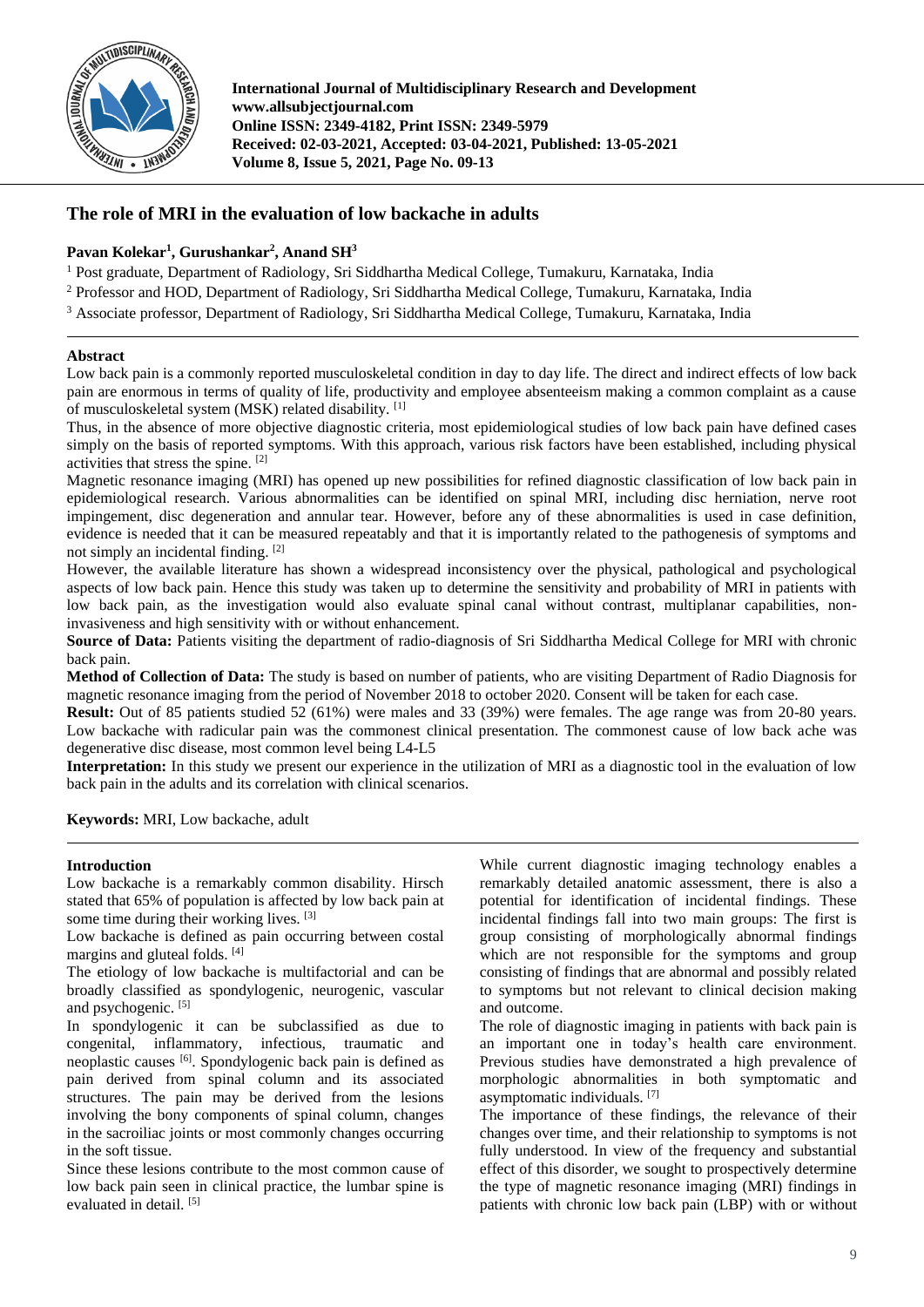#### lower limb radiculopathy

Studies have shown that LBP often begins in childhood and during the early teenage years. [8]

The causes of LBP in adolescents and adults are often not known. Magnetic resonance imaging (MRI) studies are useful sources of information regarding lumbar spinal anatomy. The purpose of the study was to describe the prevalence of certain MRI findings in the lumbar spine and to evaluate any possible associations between LBP/care seeking and the MRI findings. Therefore, a prospective study was designed to evaluate the role of MRI in the evaluation of low back pain in adults. However, because almost all lumbar structures can elicit pain. [9] It is reasonable to assume that morphologic changes of the lumbar spine also play a role in LBP.

Many imaging modalities are available for the evaluation of chronic low back pain namely Plain radiography, CT, MRI, scintigraphy, discography etc. each of which have their set of advantages and limitations in the identification of the cause of pain.

Radiography: Lumbar radiographs may be sufficient for the initial evaluation of low back pain in the setting of recent significant trauma (at any age), osteoporosis and age more than 70 years [10]

# **Image of radiograph**



**Fig 1:** Plain radiograph of the lumbosacral spine. Lateral and Anteroposterior projections.

Isotope bone scans: Bone scan is a moderately sensitive test for detecting the presence of tumor, infection, or occult fractures of the vertebrae but not for specifying the diagnosis. The yield is very low in the presence of normal radiographs and laboratory studies and is highest for patients with known malignancy. The test is contraindicated in pregnancy. [11]

Myelography/CT "Plain" myelography was the mainstay of lumbar herniated disc diagnosis for decades. It is now usually combined with post myelography CT. The combined study is complementary to plain CT or MRI and occasionally more accurate in diagnosing disc herniation, but suffers the disadvantage of requiring lumbar puncture and contrast injection. It may also be useful in surgical planning.  $[12, 13]$ 

Computed Tomography CT scans provide superior bone detail but are not quite as useful in depicting disc protrusions when compared with multiplanar MRI. With the added value associated with high quality reformatted sagittal and coronal plane images, CT is useful for depiction of spondylolysis, pseudoarthrosis, Scoliosis and for

postsurgical evaluation of bone graft integrity, surgical fusion and instrumentation. [14]

Magnetic Resonance Imaging of the lumbar spine has become the initial imaging technique of choice in complicated LBP, displacing myelography and CT in recent years. MRI with contrast is useful for suspected infection and neoplasia. [15]



**Fig 2:** MRI lumbosacral spine

#### **Aims and Objectives**

The aims and objectives of this study were:

- To study the prevalence and MR imaging findings in non-traumatic young adults (20- 80 years) with low back pain.
- To distinguish various causes of low back pain with level of spinal involvement.
- To assess the various marrow signal intensity changes by MRI in lumbosacral region.

### **Methodology**

To study the prevalence and MRI findings in non-traumatic adults (20- 80 years) with low back pain.

### **Source of Data**

Patients visiting the department of radio-diagnosis of Sri Siddhartha Medical College for MRI with complaints of chronic back pain to determine the extent of pathological process.

#### **Inclusion Criteria**

 All patients with complaints of low back pain who were referred to the department of radiology for lumbosacral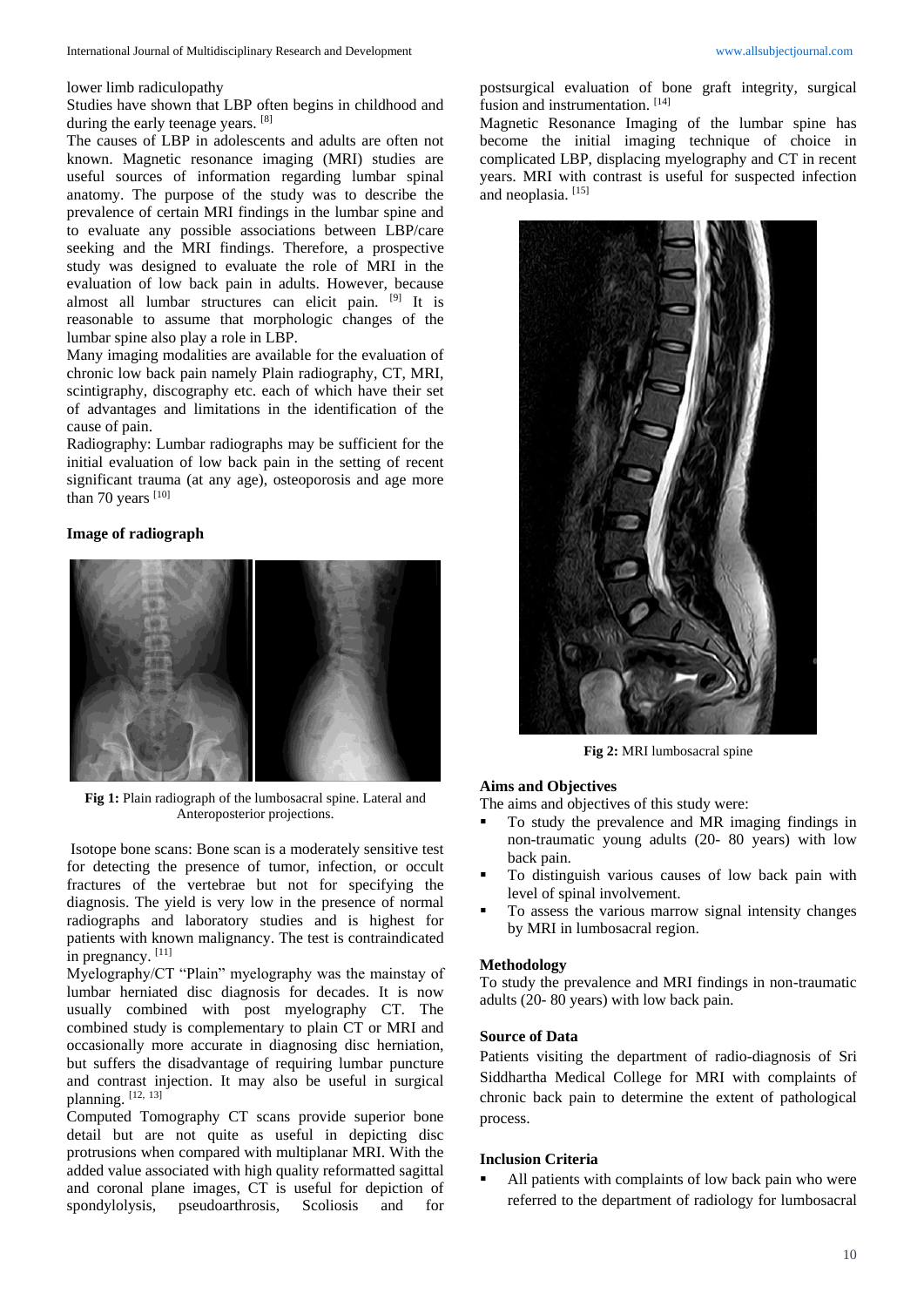#### spine MRI.

- Adults aged between 30 to 80 years.
- Prospectus of surgery.
- Positive signs on x ray.

# **Exclusion Criteria**

- Trauma cases
- History of recent surgery
- **Pregnant women**

### **Method of Collection of Data**

The study is based number of patients, who are visiting Department of Radio Diagnosis for magnetic resonance imaging from the period of November 2018 to November 2020. Consent will be taken for each case.

Selection of patient will be based on low back pain on clinical presentation and referral to MRI to detect pathology will be chosen for the study.

SIEMENS MAGNETOM ESSENZA 1.5 Tesla compact superconducting active shielded magnet channel with direct digital sampling.

# **Use of surface coils**

Motion suppression technique such as anterior radio frequency saturation bands, gradient moment nulling are critical to reduce motion artefacts.

# **Technique**

Fast Spin Echo (FSE), T1weighted, T2 weighted, Short Time Inversion Recovery (STIR)

### **Planes**

Coronal, Axial, Sagittal

# **Results and Observations**

MRI of the lumbosacral spine was performed on 85 patients in the age range of 20-80 years. There were 52 males and 33 females.



**Fig 3:** Gender distribution of study population

**Table 1:** Sex distribution of study population

| Gender | <b>Frequency</b> | Percent |
|--------|------------------|---------|
| Female | 33               | 38.8    |
| Male   |                  | 61 J    |
| Total  |                  |         |

The following are the various abnormalities found in the MRI scans performed in our study.

**Table 2:** Various MRI abnormalities

|                              | <b>Responses</b> |         |
|------------------------------|------------------|---------|
| <b>Abnormality</b>           | <b>Frequency</b> | Percent |
| Degenerative DISC            |                  |         |
| $L1-L2(1)$                   | 5                | 1.7%    |
| $L2-3(2)$                    | 18               | 6.2%    |
| $L3-L4(3)$                   | 30               | 10.3%   |
| $L4-L5(4)$                   | 75               | 25.7%   |
| $L5-S1(5)$                   | 45               | 15.4%   |
| <b>Lumbar Canal Stenosis</b> | 11               | 3.8%    |
| Spondylolisthesis            | 10               | 3.4%    |
| Infection                    | 11               | 3.8%    |
| <b>SACROILTIS</b>            | 5                | 1.7%    |
| Tumor                        | 6                | 2.1%    |
| <b>SCHMORL Node</b>          | 25               | 8.6%    |
| Hemangioma                   | 31               | 10.6%   |
| Renal/GYNEC                  | 6                | 2.1%    |
| PERNEURAL Cysts              | 3                | 1.0%    |
| <b>SEQUESTRED DISC</b>       | 11               | 3.8%    |
| Total                        | 292              | 100.0%  |

\*Dichotomy group tabulated at value 1.



**Fig 4:** Various M.R.I abnormalities



**Fig 5:** Disc desiccation at L5-S1. Diffuse disc bulge with broad based posterior disc bulge and inferior migration of disc, at L5-S1 causing severe compression of bilateral traversing nerve roots (R>L) with severe foraminal and spinal canal stenosis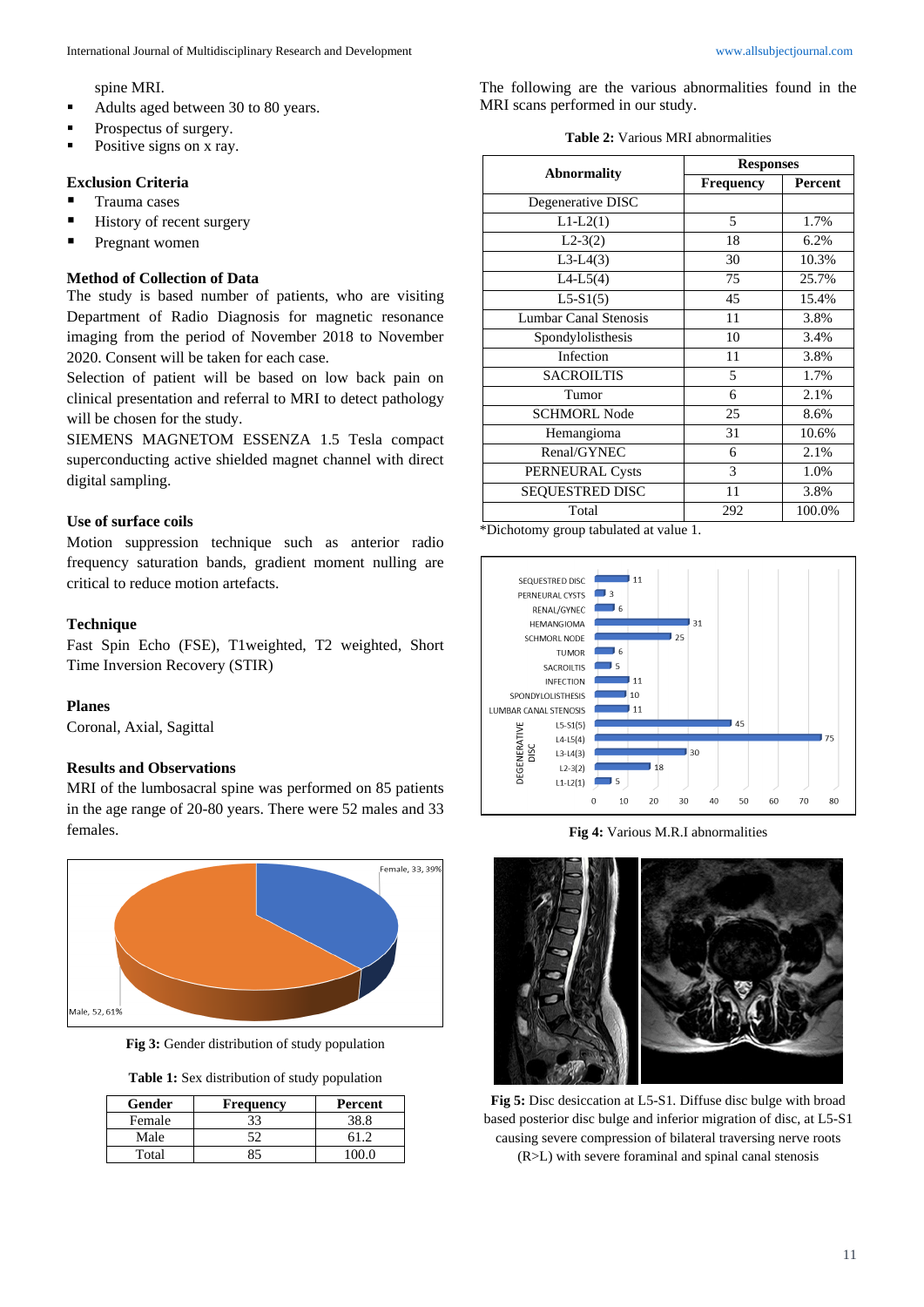

Fig 6: Disc desiccation at all levels with schmorl's nodes. L4-5: Diffuse disc bulge with disc extrusion into bilateral lateral recesses and neural foramina causing complete stenosis of spinal canal causing severe compression of bilateral L5 nerve root s and mild compression of L4 nerve roots



**Fig 7:** Altered signal changes on right side of sacroiliac joint in inferior aspect – Sacroilitis.

### **Discussion**

All symptomatic patients who came to department of Radiology in the year 2018-2020 were studied. The number of cases studied were 85.

Lumbar disc degeneration is the most common cause of low back pain around the world and the majority is due to disc herniation. Due to development of MRI, non- invasive and excellent imaging of spine is possible.

In our study there were more male (61%) patients compared to female (39%) patients.

Men are more commonly affected to the disc degeneration than women. It is most likely due to the increased mechanical stress and injury  $[16]$ . The findings of our study were consistent with other studies.

Females (40%) had higher prevalence of low back pain compared to males (Schneider *et al*. 2006 total sample of 5315 persons; Wijnhoven *et al*. 2006). [17, 18] It has been associated with hormonal changes, irregular or prolonged menstrual cycle, different pain perception and recall of symptoms (Wedderkopp *et al*. 2005; Wijnhoven *et al*. 2006). [18, 19]

### **Conclusion**

- From the present study it was concluded that MRI is one of the most comprehensive, non-invasive and safe imaging modality for early diagnosis of low backache.
- In our study the frequency of MRI changes in the spine in the symptomatic patients appears to be higher when compared to other reports in the literature and these changes were more frequent in the (51 to 60 years) age group.
- The most common cause of low back ache was degenerative disc disease involving L4-L5 the most.
- Apart from degenerative diseases, other causes of low backache were also diagnosed.

 Finally MRI provides the best global assessment of diseases of bone marrow, disc, posterior vertebral elements, spinal cord and nerve roots.

#### **References**

- 1. Al Saeed O, Al-jarallah K, Raeess M, Sheikh M, Ismail M and Athyal R, Magnetic resonance imaging of the lumbar spine in young Arabs with low back pain, Asian Spine Journal,2012:6(4):249-256.
- 2. Endean A, Palmer K T and David, Potential of MRI findings to refine case definition for mechanical low back pain in epidemiological studies: a systematic review. University of Southampton, UK Spine January,2011:15:36(2):160-169.
- 3. Harry N, Herkowitz, Jiri Dvorak, Gordan Bell, Margareta Nordin. "epidemiology and the economics of low back pain" edited by Alf Nachemson, The lumbar spine, 3<sup>rd</sup> edition, printed in USA, 2000, 3-8.
- 4. David A wong, Ensor Transfedlt, "preface to the 1st edition" edited by Macnab's Backache 4<sup>th</sup> edition printed in USA, 2001, IX.
- 5. David A wong, Ensor Transfedlt, "preface to the 1st edition" edited by Macnab's Backache 4<sup>th</sup> edition printed in USA, 2001, 19-25.
- 6. John W Engstrom, back and neck pain, prinicples of internal medicine, harrison's 16<sup>th</sup> edition, printed in USA, 2005, 19-25
- 7. Leboeuf-Yde C, Kyvik KO. At what age does low back pain become a common problem? A study of 29,424 individuals aged 12–41 years. Spine,1998:23:228-34.
- 8. Bogduk N. Clinical Anatomy of the Lumbar Spine and Sacrum, 3rd Ed.
- 9. Churchill Livingstone, 1997.
- 10. Watson KD, Papageorgiou AC, Jones GT, *et al*. Low back pain in schoolchildren: Occurrence and characteristics. Pain,2002:97:87-92.
- 11. Acute low back problems in adults: assessment and treatment. Agency for Health Care Policy and Research. Clin Pract Guide Quick Ref Guide Clin, 1994;iii-iv,1-25
- 12. Schutte HE, Park WM. The diagnostic value of bone scintigraphy in patients with low back pain. Skeletal Radiol,1983:10:1-4.
- 13. Modic MT, Masaryk T, Boumphrey F, *et al*. Lumbar herniated disc disease and canal stenosis: prospective evaluation by surface coil MR, CT, and myelography. AJR Am J Roentgenol,1986:47:757-6520.
- 14. Jackson RP, Cain JE Jr, Jacobs RR, etal. The neuroradiographic diagnosis of lumbar herniated nucleus pulposus: II. A comparison of computed tomography (CT), myelography, CT-myelography, and magnetic resonance imaging.Spine,1989:14:1362-67.
- 15. Williams AL, Gornet MF, Burkus JK. CT evaluation of lumbar interbody fusion: current concepts. AJNR Am J Neuroradiol,2005;26:2057-66.
- 16. W.G. Bradley Jr. and for the Expert Panel on Neurologic Imaging. ACR APPROPRIATENESS CRITERIA Low Back Pain. AJNR Am J Neuroradiol,2007:28:990-92.
- 17. Wang YX, Griffith JF. Effect of menopause on lumbar disc degeneration: potential etiology. Radiology,2010:257:318-20. [PubMed].
- 18. Schneider S, Randoll D, Buchner M. Why do women have back pain more than men? A representative